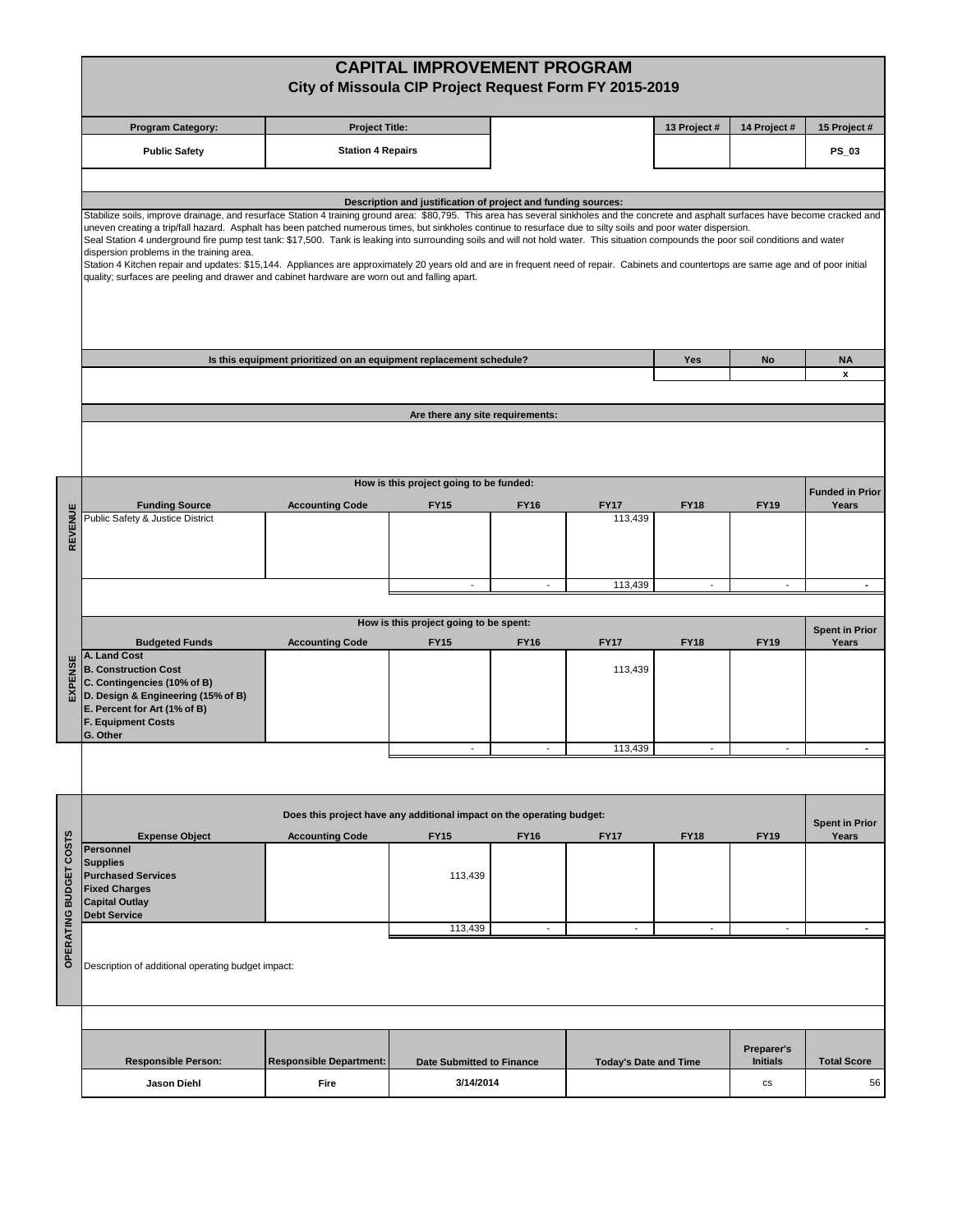|                                                                                                                                                                                                                                                                                        |                          |                              |                                                                                                                                      | <b>CAPITAL IMPROVEMENT PROGRAM</b><br><b>Project Rating</b>                                                                                                       |        |                              |
|----------------------------------------------------------------------------------------------------------------------------------------------------------------------------------------------------------------------------------------------------------------------------------------|--------------------------|------------------------------|--------------------------------------------------------------------------------------------------------------------------------------|-------------------------------------------------------------------------------------------------------------------------------------------------------------------|--------|------------------------------|
|                                                                                                                                                                                                                                                                                        |                          |                              |                                                                                                                                      | (See C.I.P. Instructions For Explanation of Criteria)                                                                                                             |        |                              |
| <b>Program Category:</b>                                                                                                                                                                                                                                                               | <b>Project Title:</b>    |                              |                                                                                                                                      |                                                                                                                                                                   |        | 10 Project #                 |
| <b>Public Safety</b>                                                                                                                                                                                                                                                                   | <b>Station 4 Repairs</b> |                              |                                                                                                                                      |                                                                                                                                                                   |        | PS_03                        |
| <b>Qualitative Analysis</b>                                                                                                                                                                                                                                                            |                          | Yes                          | No                                                                                                                                   | <b>Comments</b>                                                                                                                                                   |        |                              |
| 1. Is the project necessary to meet federal,<br>state, or local legal requirements? This cri-<br>terion includes projects mandated by Court<br>Order to meet requirements of law or other<br>requirements. Of special concern is that the<br>project be accessible to the handicapped. |                          | X                            |                                                                                                                                      | Cracked and uneven training ground surfaces create safety hazards for firefighters and public. The pump test tank<br>in necessary for required annual pump tests. |        |                              |
| 2. Is the project necessary to fulfill a con-<br>tractual requirement? This criterion includes<br>Federal or State grants which require local<br>participation. Indicate the Grant name and<br>number in the comment column.                                                           |                          |                              | X                                                                                                                                    |                                                                                                                                                                   |        |                              |
| 3. Is this project urgently required? Will de-<br>lay result in curtailment of an essential ser-<br>vice? This statement should be checked<br>"Yes" only if an emergency is clearly indi-<br>cated; otherwise, answer "No". If "Yes",<br>be sure to give full justification.           |                          |                              | X                                                                                                                                    |                                                                                                                                                                   |        |                              |
| 4. Does the project provide for and/or im-<br>prove public health and/or public safety?<br>This criterion should be answered "No" un-<br>less public health and/or safety can be<br>shown to be an urgent or critical factor.<br><b>Quantitative Analysis</b>                          |                          | Χ                            |                                                                                                                                      | This project will improve firefighter and public safety.                                                                                                          |        |                              |
|                                                                                                                                                                                                                                                                                        |                          | Raw<br><b>Score</b><br>Range |                                                                                                                                      | <b>Comments</b>                                                                                                                                                   | Weight | <b>Total</b><br><b>Score</b> |
| 5. Does the project result in maximum<br>benefit to the community from the<br>investment dollar?                                                                                                                                                                                       |                          | $(0-3)$<br>3                 |                                                                                                                                      | Project will reduce workers compensation and liability exposure for the City and reduce water<br>consumption at this facility.                                    |        | 15                           |
| 6. Does the project require speedy<br>implementation in order to assure its<br>maximum effectiveness?                                                                                                                                                                                  |                          | $(0-3)$<br>3                 | Speedy implementation would remove the safety hazards and prevent further water leakage from<br>4<br>the underground pump test tank. |                                                                                                                                                                   |        | 12                           |
| $(0-3)$<br>7. Does the project conserve energy,<br>cultural or natural resources, or reduce<br>3<br>pollution?                                                                                                                                                                         |                          |                              | This project will prevent continued water loss from the underground pump test tank.                                                  | 3                                                                                                                                                                 | 9      |                              |
| 8. Does the project improve or expand<br>upon essential City services where such<br>services are recognized and accepted as<br>being necessary and effective?                                                                                                                          |                          | $(0-2)$<br>2                 |                                                                                                                                      | Training grounds and pump test tank are essential to the effective operation of the fire department.                                                              |        | 8                            |
| 9. Does the project specifically relate to the<br>City's strategic planning priorities or other<br>plans?                                                                                                                                                                              |                          | $(0-3)$<br>3                 |                                                                                                                                      | This project promotes both employee safety and resource conservation.                                                                                             | 4      | 12                           |
|                                                                                                                                                                                                                                                                                        |                          |                              |                                                                                                                                      | <b>Total Score</b>                                                                                                                                                |        | 56                           |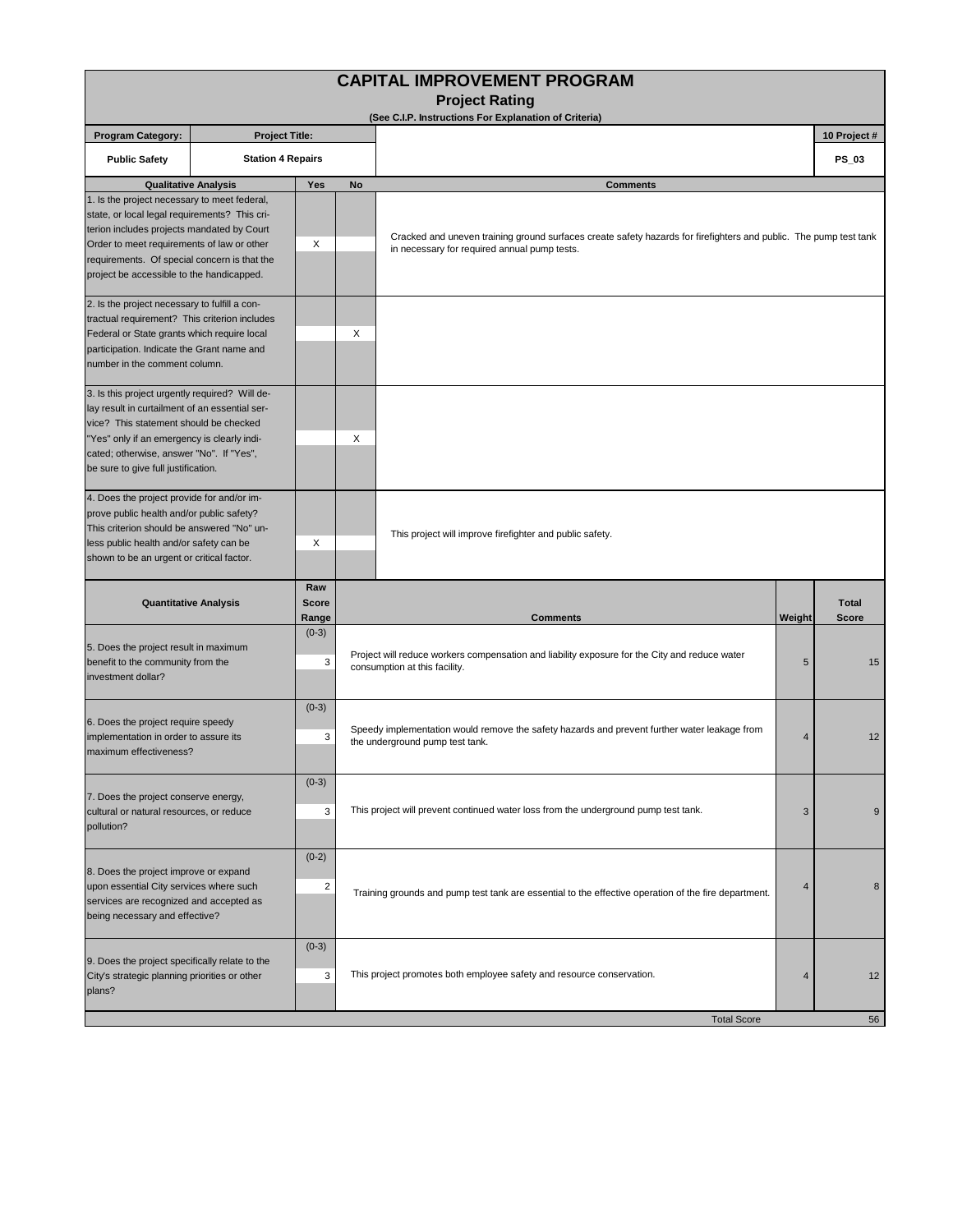# **T & T CONTRACTING, INC**

2172 US HWY 93 **P.O BOX 67 VICTOR, MT 59875** PHONE: 406-642-9770 FAX: 406-642-9799

**January 22, 2014** 

To: Missoula City Fire Department From: T&T Contracting, Inc. R.E. Fire Station #4 Parking Lot Reconstruction- Assistant Chief Jeffery Brandt

T&T Contracting, Inc. Budget Estimate

| Site work prices include the following: |                                  |
|-----------------------------------------|----------------------------------|
| -Mobilization                           | 1 Lump Sum @ \$5000.00           |
| - Asphalt Removal                       | 1 Lump Sum @ \$ 3000.00          |
| -Site Excavation 18"                    | 740 CY @ 7.00 = \$5180.00        |
| -Geotextile                             | $1500SY @ 1.50 = $2250.00$       |
| -3" Minus Base 12"                      | 490 CY @ $15.00 = $ $ 7350.00$   |
| - 1/4" Crushed Base Course 3"           | 125 CY @ $$40.00 = $5000.00$     |
| - 3" Asphalt Paving                     | 13,275 SF @ $$1.50 = $19,915.00$ |
| - Drainage Sumps                        | 3 Each @ $$2,000.00 = $6,000.00$ |
| -12" PVC Pipe                           | 200 LF @ $$20.00 = $4,000.00$    |
| - Engineering Contingency 15%           | \$8,600.00                       |
| - Surveying                             | \$5,000.00                       |
| - Testing                               | \$2,500.00                       |
| -Change Order Contingency               | \$7,000.00                       |

Budget Estimate Total \$80,795.00

Thank you David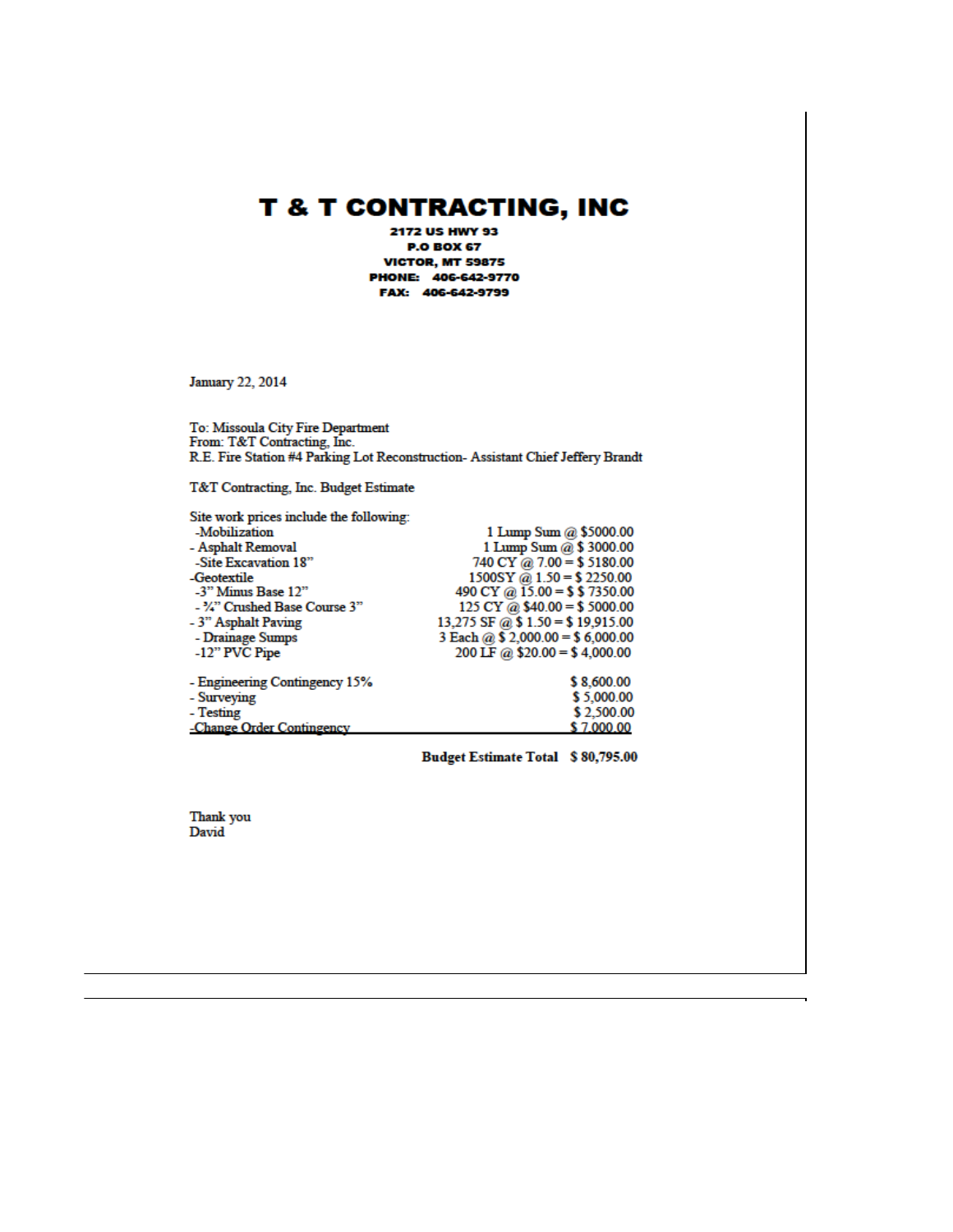

7910 Thornton Dr. Missoula, MT 59808

veci\_01@msn.com Fax: (406)327-8896

February 21, 2014

Missoula Fire House #4 Jeff Brandt, Asst, Fire Chief Missoula, MT 59801

Ann: Jeff

## **PROPOSAL**

VECI proposes to elean the existing liner of the interior tank as necessary, sand blast and clean the tank, and then apply Specialty Products ITT101, as per Missoula specs. The area to be coated is approximately 1,000 square feet.

VECI will provide all labor, material and equipment to complete the project for the total sum of:

\$17,500.00 (seventeen thousand five hundred dollars and no cents).

The existing tanks will need to be drained and dried prior to commencement of work by VECL.

If you have any questions, please let me know. If this proposal meets with your approval, please sign below and return.

Cordially, there

**Jared Hanson VECL** 

Proposal accepted by:

Date:

Printed Name:

Proposal must be signed, dated and returned before any work begins. Proposal may be withdrawn after 30 days.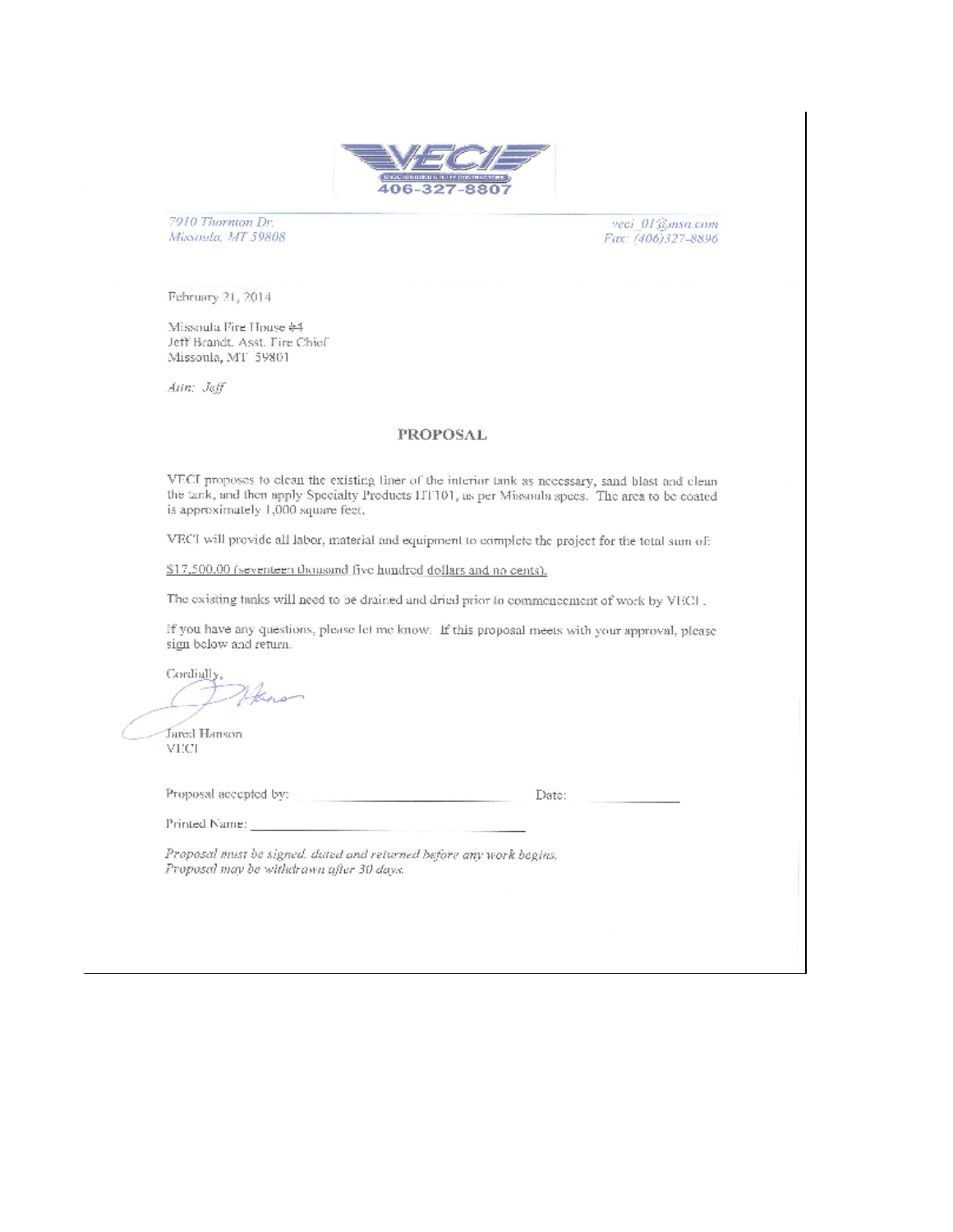

## POLYSHIELD HT-101 HIGH STRENGTH ELONGATION POLYUREA ELASTOMER

**Revised 07 14 11** 

#### **DESCRIPTION**

POLYSHIELD HT-101<sup>7</sup> is a state-of-the-art, high-performance, spray-applied, plural-component, pure polyurea elastomer. This system is based on amine-terminated polyether resins, amine chain extenders, and MDI prepolymers. tough, monolithic membrane with water and chemical resistance.

### **FEATURES**

- 100% solids No solvents No VOCs  $\blacksquare$
- Fast-set handle in two minutes or less.
- Extended gel time to allow deep surface penetration.
- High dry temperature stability to 250° F (121 °C).
- · High abrasion resistance.

#### **RECOMMENDED USES**

- Coating for steel or other  $\bullet$ substrates exposed to a corrosive environment
	- materials Encapsulation for<br>asbestos, lead paint, or<br>other dry hazardous<br>materials (Consult SPI)

gegtevfile

Encapsulation for EPS or

other types of flotation

**Earthen containment** used with or without

tunnels, barges, etc. Replace or repair failed<br>existing sheet membrane **Illnets** 

**Liner for concrete tanks** ponds, lagoons, reservoirs,<br>dikes, irrigation ditches,

ä, Steel tanks, sllos, and pipes . Wood decks

#### **COLORS**

POLYSHIELD HT-101™ is available in SPI standard colors (Sand, Medium Grey, and Black). It should be noted that POLYSHIELD HT-101" is an aromatic polyurea, therefore, as with all aromatics color change and superficial oxid

Allphatic\_urethane, polyurea, and other suitable allphatic topcoats can be used when long-term color stability and increased longevity in<br>full sun exposure are of critical importance.



SPI - The Single Source Solution Since 1974 Serving the Plural-Component Industry

@ 2002 Specialty Products, Inc.

|                                                                                              | WEIT NOT ENTIES WITH CASE OF |  |  |  |  |
|----------------------------------------------------------------------------------------------|------------------------------|--|--|--|--|
| Solids by Volume                                                                             | 100%                         |  |  |  |  |
| <b>Solids by Weight</b>                                                                      | 100%                         |  |  |  |  |
| <b>Volatile Organic Compounds</b>                                                            | 0 lbs/gal (0g/l)             |  |  |  |  |
| <b>Theoretical Coverage DFT</b>                                                              | 100 sq. ft. @ 16 mils/gal    |  |  |  |  |
| Weight per gallon (approx.)                                                                  | 8.55 lbs. (3.87 kg)          |  |  |  |  |
| <b>Number of Coats</b>                                                                       | 1-2                          |  |  |  |  |
| <b>MIx Ratio</b>                                                                             | 1"A": 1"B"                   |  |  |  |  |
| Viscosity (cps) @ 77" F (25 °C)                                                              | A: 800 approx.               |  |  |  |  |
|                                                                                              | <b>B: 550 approx.</b>        |  |  |  |  |
| <b>Shelf Life Unopened Containers</b><br><b>Six months</b><br>@ 60-90°F (15-32°C)            |                              |  |  |  |  |
| Minimum material/container temperature for POLYSHIELD<br>HT-101™ application is 70°F (21°C). |                              |  |  |  |  |
|                                                                                              |                              |  |  |  |  |
| DRY PROPERTIES* @ 70 mils (1.77 mm)*                                                         |                              |  |  |  |  |
| Tensile Strength ASTMD 638                                                                   | >3900 psi (27.11 mpa) Avg    |  |  |  |  |
| Elongation @ 77°F (25°C)                                                                     | >600% Average                |  |  |  |  |
| Hardness (Shore A) ASTMD 2240                                                                | $-95(0s)$                    |  |  |  |  |
| Hardness (Shore D) ASTM D 2240                                                               | $=50(0s)$                    |  |  |  |  |
| Tear Resistance ASTMD 624                                                                    | >400 PLI (70.04 KN/m) Avg    |  |  |  |  |
|                                                                                              |                              |  |  |  |  |
| <b>CURING SCHEDULE</b>                                                                       |                              |  |  |  |  |

 $\cdots$  and  $\cdots$  and  $\cdots$  and  $\cdots$ 

| Gel              | 8 sec.           |
|------------------|------------------|
| <b>Tack Free</b> | <b>22 sec.</b>   |
| Post Cure**      | 24 hours         |
| Recoat           | 0 mln. - 8 hours |
| 300% Modulus     | $= 2000$         |

т "We can dim properties are approximate since the processing parameters, ad-byers, and hypes, and parameters, and the control discussion will chinage physical groupes and intervals and the control discussions. All the contr

""Complete polymerization to achieve final strength can take up to several days, de<br>on a variety of conditions.

**GENERAL APPLICATION INSTRUCTIONS** 

Apply POLYSHIELD HT-101" only to clean, dry, sound surfaces free of loose particles or other foreign matter. A primer may be required;<br>subject to type and/or condition of the substrate. Consult technical service pers onnel for specific primer recommendations and substrate preparation procedures.

preparation procedures.<br>POLYSHIELD HT-101 " can be sprayed over a broad range of ambient and substrate temperatures. Contact technical service<br>personnel for specific recommendations, pricing, and availability of spray and auxiliary equipment.

eyer and auxiliary equipment.<br>It is recommended that POLYSHIELD HT-101<sup>\*\*</sup> be sprayed in multi-<br>directional (north-south/east-west) passes to ensure uniform thickness.

**Product & Equipment Technical Assistance** 24 hours / 7 days a week (800) 627-0773